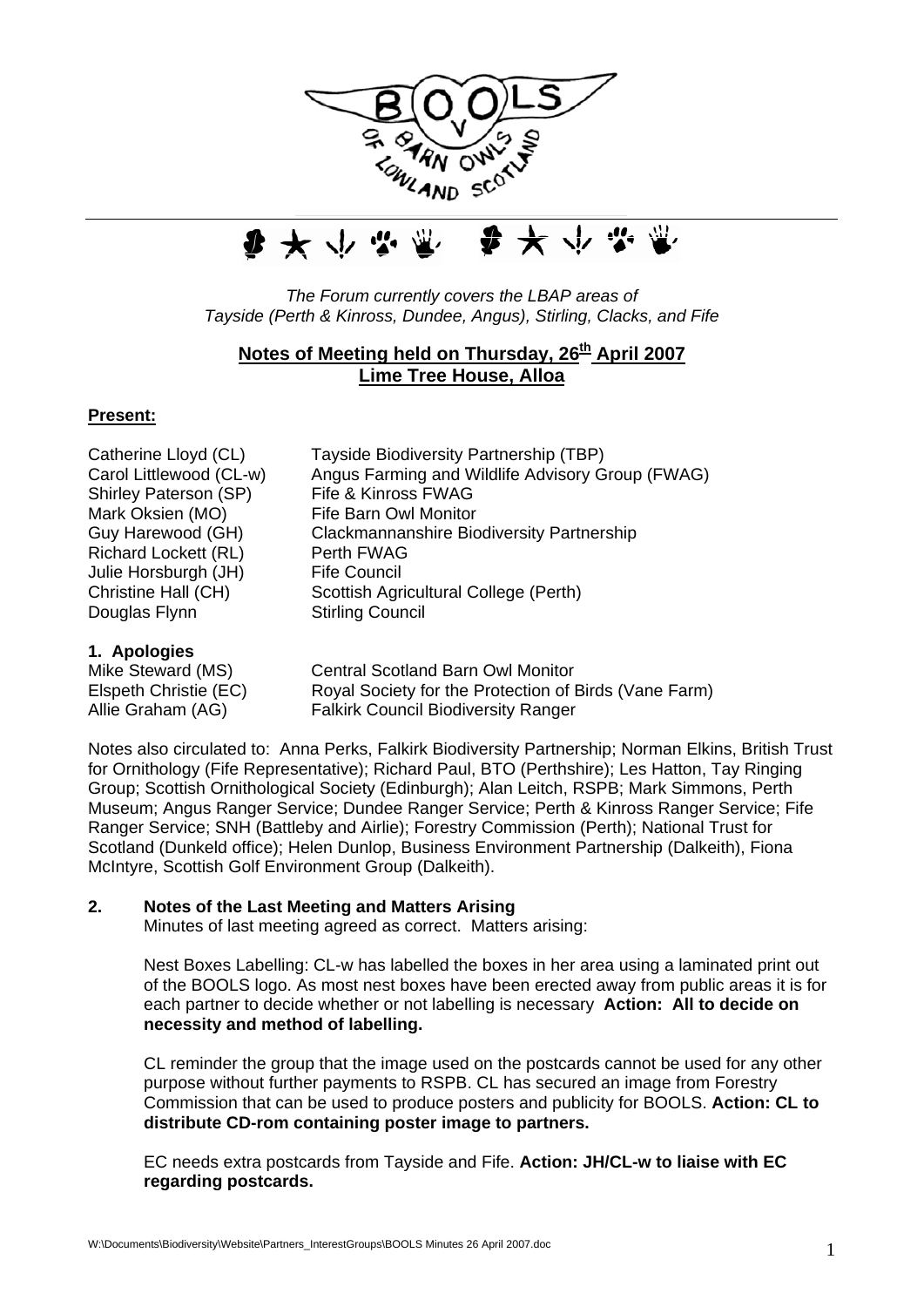Douglas Flynn introduced himself to the group and will be representing Stirling until their new Biodiversity Officer is appointed.

FWAG farm visits are all in hand.

### **3 & 4. Budget & Ordering Nest Boxes**

JH circulated an updated budget and work programme which showed an anticipated underspend for the project. This is in part due to £500 extra funding secured by JH from Fife Council.

FWAG have secured funding for a further 10 farm visits in Tayside and asked if BOOLS could provide nest boxes to install at these farms. The group agreed that if the funds are available then extra nest boxes for Tayside would be ordered.

Potential savings include:

- RSPB will only make 3 rather than 6 boxes with each school.
- Reduced print run for BOOLS newsletter.
- No reprint of postcards required.

Potential further expenditure includes:

- SP time to design newsletter.
- Increase in expenses paid to volunteers.
- Extra nest boxes for Tayside.

## **Action: JH to clarify the costs/savings for each of these items and then email the group with final amount for remaining funding.**

### **Action: SP/EC to confirm costs/savings and inform JH.**

This funding will then be used to purchase further nest boxes from Envisage. Delivery dates and locations to be confirmed.

## Next funding bid is due on 1<sup>st</sup> August. **Action: All to provide JH with information (newspaper cuttings, web articles, press releases, etc.) on all activities as part of BOOLS by end of June.**

JH wanted to thank everyone for recording "In kind" time and to remind us to keep the claim forms up to date as they are an essential part of securing the maximum money from the Scottish Executive. **Action: All to send "in kind" claims regularly to JH.** 

# **5. Distribution of Postcards**

All partners have received their allocation of postcards and have started to distribute them. FWAG and SAC have distributed cards to their members and will look to place cards in local libraries, etc. **Action: All to ensure that postcards are distributed wihtin their areas.**

CL-w has received completed postcards. The results are to be plotted using MapMate and shared with local record centres. GH raised the issue of what to do records from Clacks/Stirling where no record centres exist. It was agreed that the records should be kept by the partners themsleves and also posted on NBN. Where partners received records that fell within anothers area these records are to be forwarded to the relevent partner. **Action: All to inform JH of number of completed postcards received. Action: GH to discuss with MS best way to handle Clacks/Stirling records.**

#### **6. Stirling/Clacks event**

MS provided an email update confirming that the event will be held at Craighead Farm near Blairdrummond in early July. The date will be confirmed nearer the time to ensure that ringing of barn owls can be done.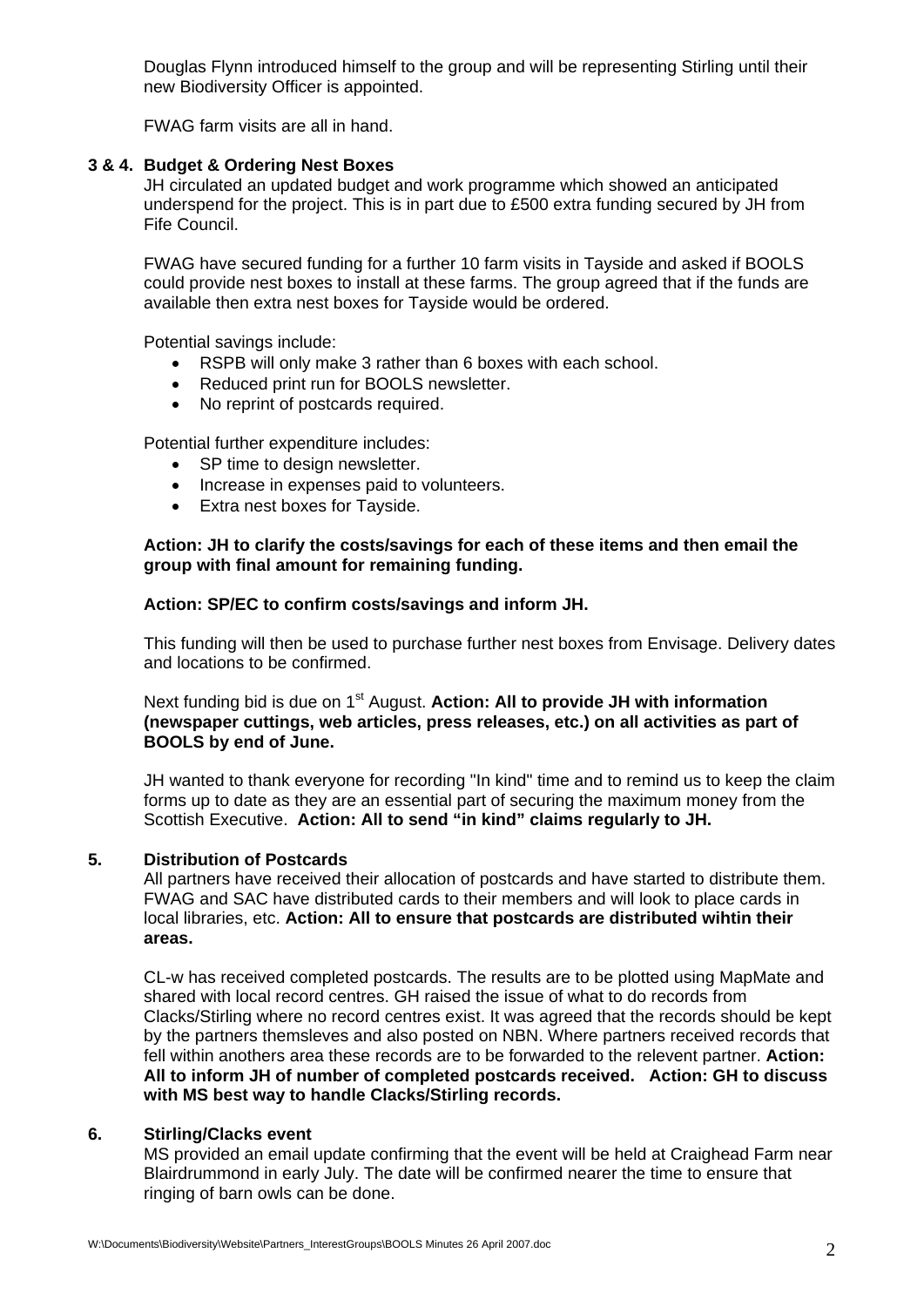FWAG and MS responsible for promotion and organisation of event and therefore the funding allocated will be split between them as they agree. **Action: MS/FWAG to confirm date of event, to organise publicity and agree distribution of funding.**

# **7. Newsletter**

SP circulated a final draft of the newsletter. Print run of 400 agreed for this issue of newsletter and a run of 300 for second issue. Agreed that SP will produce second newsletter also. **Action: SP to obtain printing quote for agreed print run. SP to circulate pdf of newsletter to partners.**

### **8. Weblink**

The newsletter should be available to downlaod via the internet and a weblink should be included on the newsletter itself. It was agreed that this could be any organisations website and that FWAG are best placed to do this. **Action: SP to include weblink on newsletter to FWAG website. Action: All to ensure that newsletter is available on their websites.**

Nestbox-making event, Fife – Although 7 July had been agreed as the potential "Barn Owl Day" at Lochore Meadows Country Park to join in with the Fife Conservation Volunteers (FCV), SP said she may have to change the date. It is possible the event may have to be delayed until the autumn, or into 2008, as the 2007 FCV Diary has now been confirmed. **Action: SP to contact Dallas Seawright re FCV event** 

### **9. Area Updates**

### *Fife & Kinross*

SP confirmed that 10 farm visits have been completed in Fife and 3 boxes have been installed in Kinross. 4 farms that have been visited are still awaiting nest boxes. Barn owls are known to be in the area but signs only found at one farm.

SP secured £500 funding from Fife Council to carry out 2 further visits and install 2 further boxes.

The Farm Walk was very successful. 34 people attended (inc 4 children) and they were supplied with mulled wine and nibbles. The circular walk looked at habitats, an unsuccessful nest box installation and a newly erected box. EC was present to do pellet analysis. Some of those attending requested nest boxes for their land. One farmer wants to install a telegraph pole style box where there are no suitable trees.

#### *Perthshire*

CH reported that 2 farm visits carried out as part of BOOLS and a further 6 with funding from Tayside Biodiversity Action Fund on the back of the work by BOOLS. These visits concentrated on the Tay River corridor and Isla. 7 sites had signs of barn owl activity.

RL added that he had completed 3 visits in Perthshire and has a further 3 planned this year.

#### *Stirling*

RL has completed 5 visits, written 5 management plans and installed 5 boxes in February.

#### *Angus*

CL-w updated on the BOOLS project and the Upland Angus Barn Owl project. BOOLS - 10 farm visits completed with boxes erected and 8 visits planned for this year. Funding has been secured for a further 10 farm visits, BOOLS may provide funding for nest boxes (see Item 3&4).

Upland – Barn Owls In Tayside Newsletter produced and ready for distribution. Angus Council have requested maps of barn owl distribution in Tayside for planning issues. Tayside have been collecting barn owl data for  $3 - 4$  years prior to BOOLS and will add this info to postcard responses.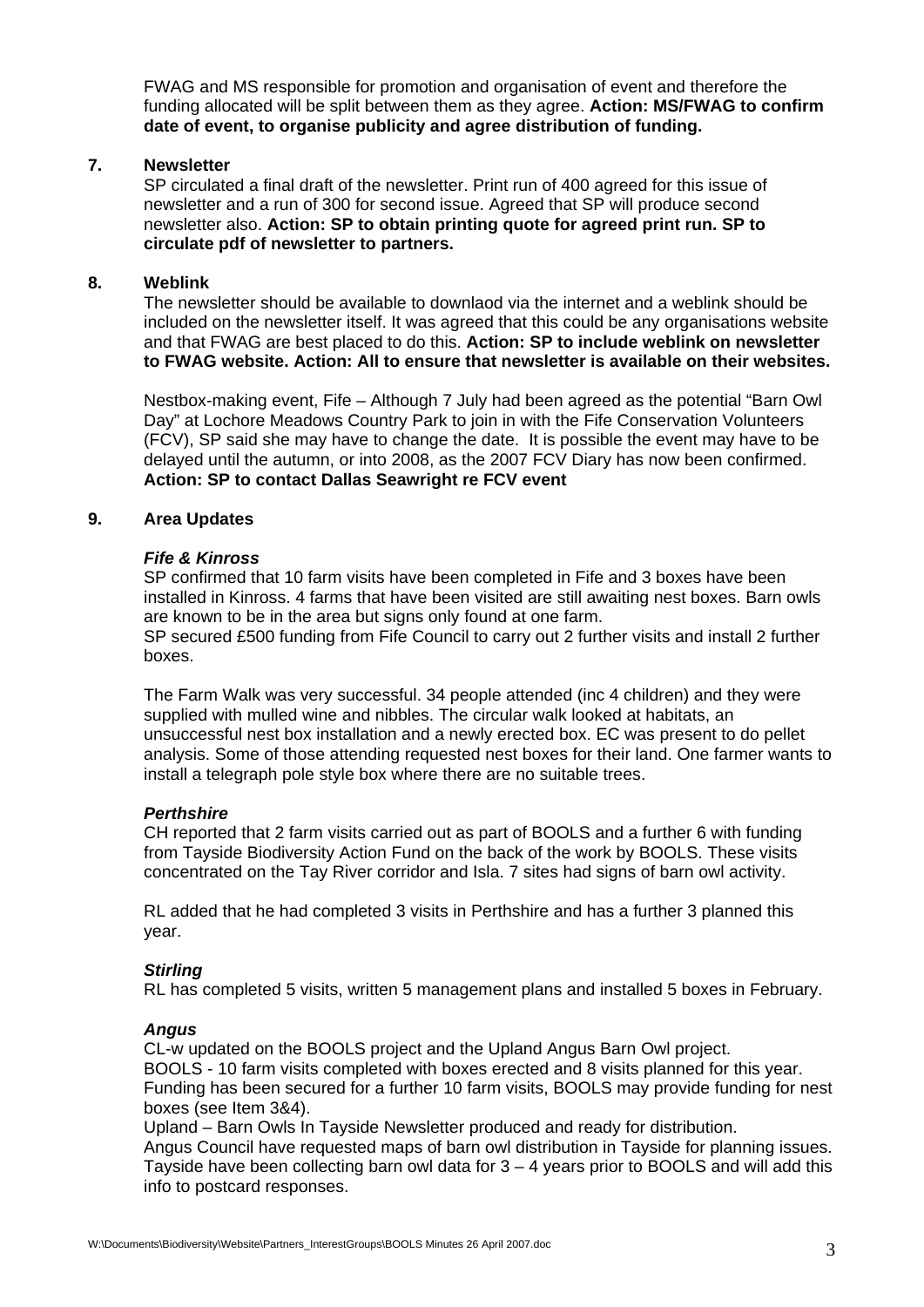# *Clackmannanshire*

SP confirmed that 3 farm visits have been completed GH confirmed that 9 barn owl boxes and 2 kestrel boxes had been installed in farm buildings, woodlands and on a golf course. Barn owls were present at 2 of these locations.

# **10. Any Other Business**

GH informed the group of a pellet analysis project being run by the Mammal Society. A researcher in London has asked for pellets to be sent to him for analysis from across the UK and is having particular trouble obtaining pellets from Scotland. Clacks have agreed to send pellets monthly as requested. **Action: GH to circulate details of this project to the group.**

Other FWAG groups within Scotland have been looking at replicating the BOOLS project in their areas.

CL-w has asked SNH for funding to stuff a dead owl that was found in Angus ,in near perfect condition, for educational purposes. SNH are looking into it.

### **11. Date of Next Meeting**

JH agreed to host the next meeting in Fife, probably at Loch Ore Meadows, at 10.30am on Wednesday 18<sup>th</sup> July; directions will be given with the next Agenda.

### **UPDATED CONTACT DETAILS** *(please advise CL if there are additional names to add to this list)*

| Name                    | Organisation                        | <b>Contact Details</b>                   |
|-------------------------|-------------------------------------|------------------------------------------|
| <b>Tayside Area</b>     |                                     |                                          |
| <b>Catherine Lloyd</b>  | Tayside Biodiversity<br>Partnership | tayside.biodiversity@ukf.net             |
| <b>Elspeth Christie</b> | <b>RSPB</b>                         | Elspeth.christie@rspb.org.uk             |
| Carol Littlewood        | Angus FWAG                          | Angus@fwag.org.uk                        |
| <b>Richard Lockett</b>  | <b>Perth FWAG</b>                   | perth@fwag.org.uk                        |
| <b>Christine Hall</b>   | <b>SAC</b>                          | c.hall@ed.sac.ac.uk                      |
| <b>Shirley Paterson</b> | Fife & Kinross FWAG                 | Shirley.paterson@fwag.org.uk             |
| Alan Leitch (Angus)     | <b>Licensed Worker</b>              | alan.leitch@rspb.org.uk                  |
|                         |                                     |                                          |
| <b>Fife</b>             |                                     |                                          |
| Julie Horsburgh         |                                     | Julie.Horsburgh@fife.gov.uk              |
| <b>Elspeth Christie</b> | <b>RSPB</b>                         | Elspeth.christie@rspb.org.uk             |
| <b>Shirley Paterson</b> | Fife & Kinross FWAG                 | Shirley.paterson@fwag.org.uk             |
| <b>Mark Oksien</b>      | <b>Licensed Worker</b>              | markoksien@btinternet.com                |
| Willie Irvine           | <b>Licensed Worker</b>              | $n/a - via$<br>markoksien@btinternet.com |
| <b>Keith Cohen</b>      | <b>Barn Owl Conservation</b>        | bats@keithcohen.co.uk                    |